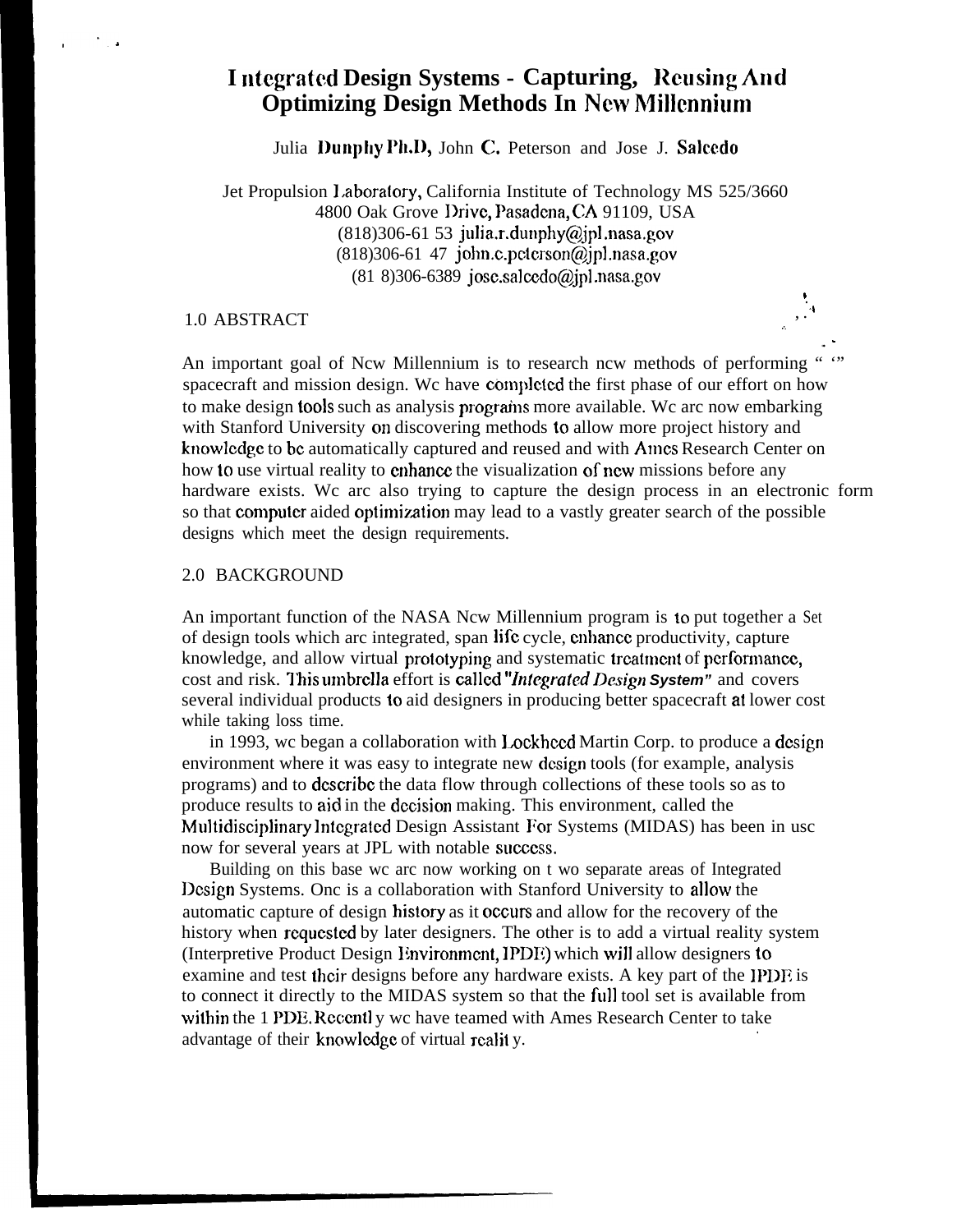#### 3.01 UUL, BASE

.

Integrated Design Systems requires the best design tools for spacecraft and missions, Whenever possible wc use starl-of-the-al-t tools but sometimes can only find bestpractice tools. Certain of these technologies are available commercially, and the spacecraft industry is using them to some degree. Other tools arc "home-grown" and still others arc in development, such as probabilistic analysis methods.

The early Ncw Millennium missions arc benchmarking existing tools, customizing thcm for the ncw process as it cmcrgcs and clearly defining to the conmcrcial suppliers what must be added and cnhanced for the complete seamless development of next millennium spacecraft.

# **4.0** MI1)AS

MIDAS is a design infrastructure developed at JPL to integrate these tools and present the user with a "plug and play" interface which allows many of the goals of *Integrated* **Design Systems** to be met, MIDAS provides a database of components, analysis tools, visualization tools, drawings, and documents. A designer is able to access these items and scamlcssly usc thcm to come up with an optimized design methodology. The methodology is gcncratcd graphically ("mcthogram") and dcscribcs the process that the designer is accustomed to following when making decisions about the form and attributes of each component. The methogram can be saved in the database and reused either in another part of the design or in a later design. There arc many proccsscs in spacecraft design which arc quite straightforward and repeated each time a ncw design comes along.

Such proccsscs arc candidates to bc transferred into mcthograms. For example, a ccrtain shape may bc chosen with beginning dimensions, a thermal analysis run, a new dimension based on the results of the analysis chosen, and the process repeated until satisfactory anal ysis results found. All of these steps make up a mcthogram which can bc executed on a supercomputer or a network of workstations automatically.

Aflcr designing, the mcthogram, the operator needs to debug it using MIDAS facilities until the operator feels that the mcthogram is as general and detailed as possible.

A designer, who may or may not bc the originator of the mcthogram, can then provide the input, in the form of design requirements, and execute the methodology to arrive at the point design. If the rcquircmcnts change (as they ncarl y always do) the designer can repeat the process in a matter of minutes instead of having to manually go through all the design steps necessary.

## 5.0 Capturing Design I listory

The Stanford University Center For Design Research (CDR) has been working for several years on the general subject area of capturing design decision making in electronic form, Onc of the biggest problcm areas is in terms of interpretation, Design decisions arc not always based on technical concerns. Sometimes a component is chosen because it is available from a supplier or cnables spacecraft assembly to be facilitated. Decisions must then bc intcrprctcd by people from different organizations - procurement, manufacturing and finance for example. The CDR product, the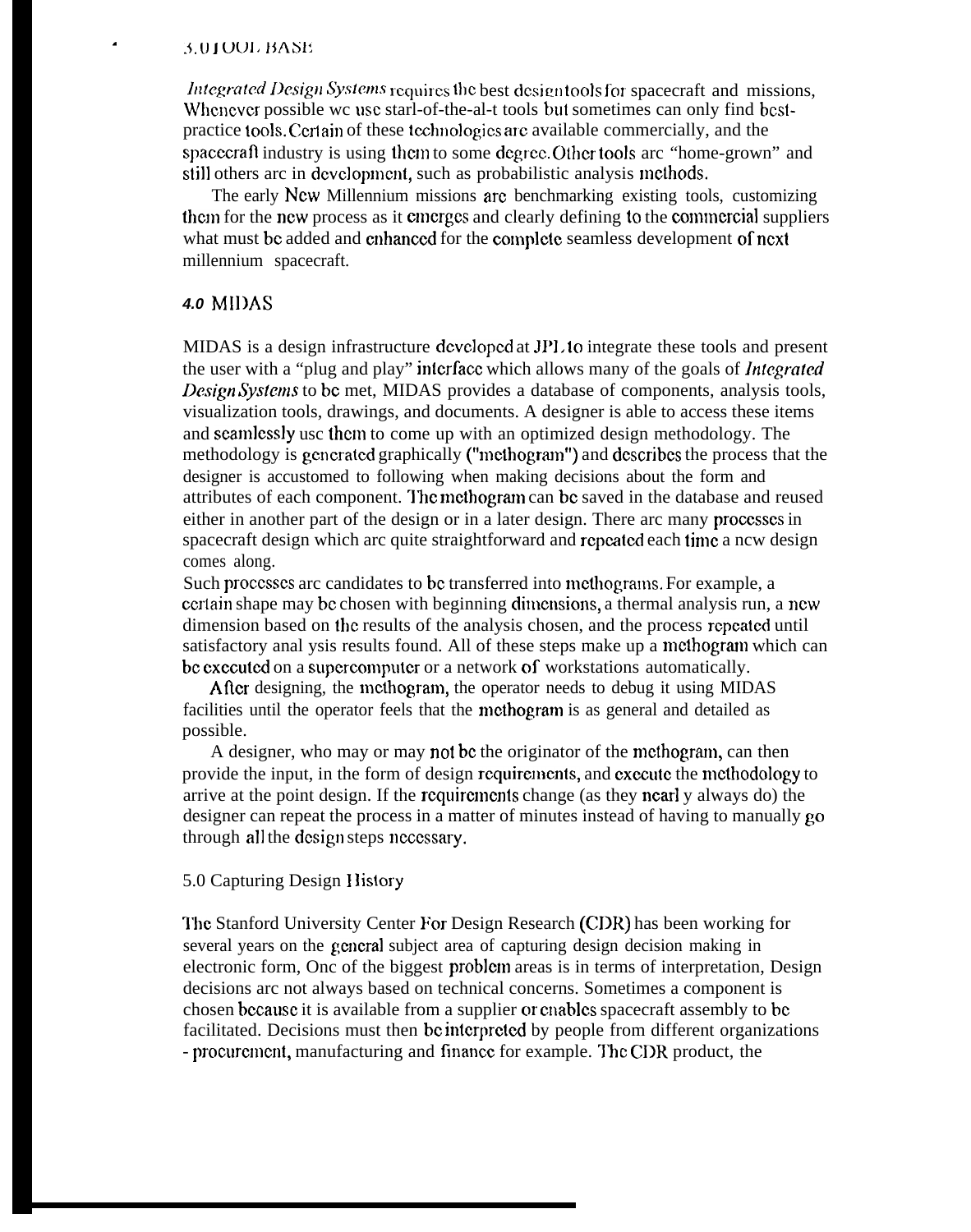each user 10 customize the captured knowledge so that it is couched In terms that they understand. Stanford is presently working to add new features to ICM to automatically import knowledge from design meetings and written communications without the designers having to manually type it in.



Fig. 1 An Example Of A Methogram

6.0 lntcrpretivc Product Design Environment

MIDAS was successful in linking the components and the analysis tools to be able to tell how good the present design was, but the lPDE will add the capabilities to make the design as good as it can be. We arc using a commercial virtual reality system from MuSE Technology to visualize the spacccrafi and the target body. The Muse systcm is conncctcd to MIDAS running on a separate platform by means of a Common Object Request Broker Architecture (CORBA) compliant interface, The Muse system acts as a client to a ncw product derived from MIDAS called the "Millennia Engine". The Millennia Engine is essentially MIDAS without its user interface. The Muse system now provides the user interface by allowing the designer to explore the design in virtual reality. At voice command, the user can request that a certain analysis tool or methogram be connected to a component of the design. The tool or methogram arc then **executed** and the results presented to the **designer** using advanced visualization techniques. This presentation may bc through colors applied to the surface of the component, by posting graphs of various kinds in the virtual world, by producing various sounds.

To assist the human designer working from within the IPDE, wc plan to offer a "virtual human" assistant, Designers arc often senior cmployccs who arc put off by